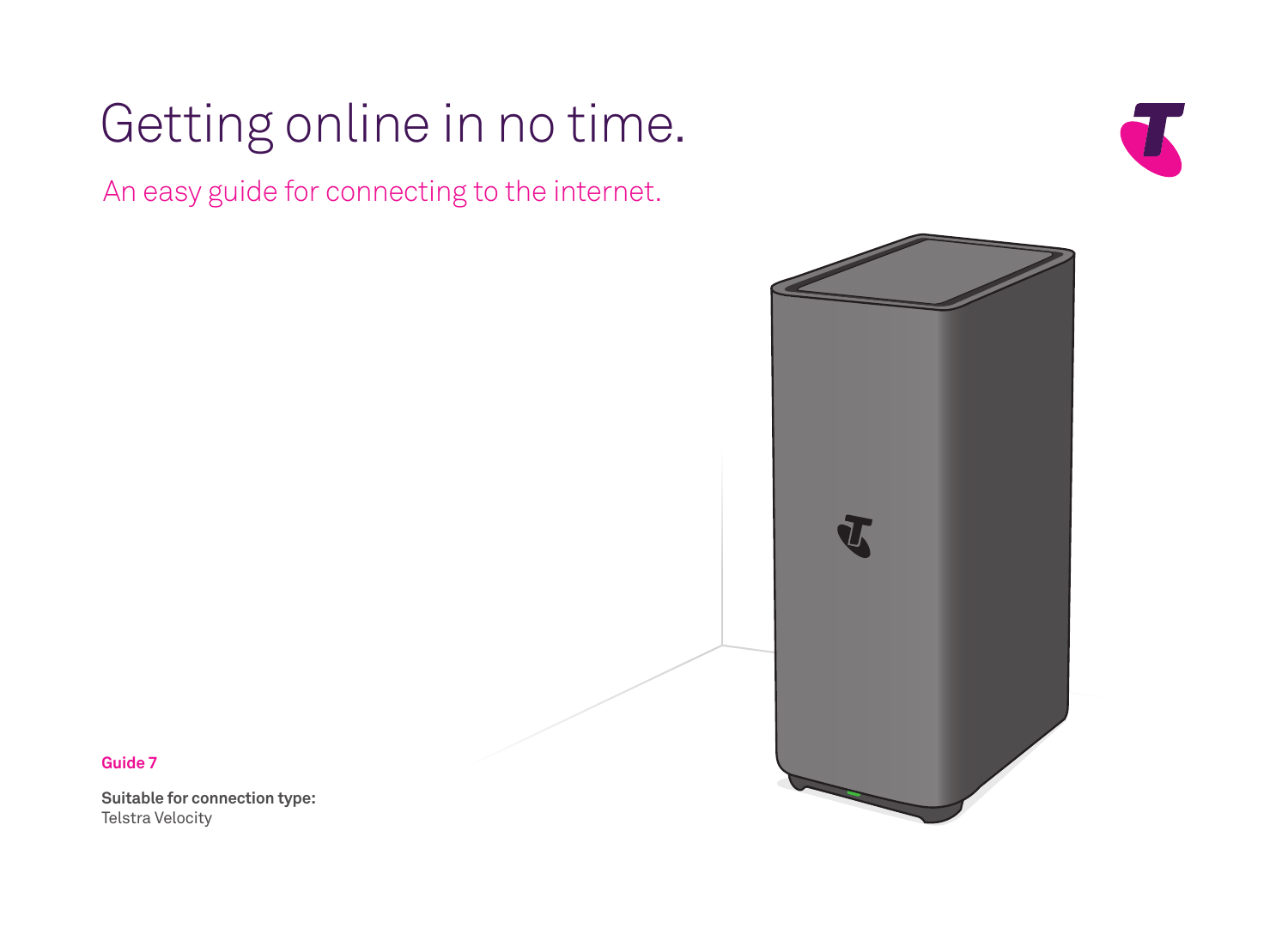# Need Support?

Use our Get Help feature on the My Telstra App – available to download from App Store or Google Play.

Visit **[telstra.com.au/smart-community](http://telstra.com.au/smart-community)** for extra information on how to set up your Velocity self-install kit.



Available to download from

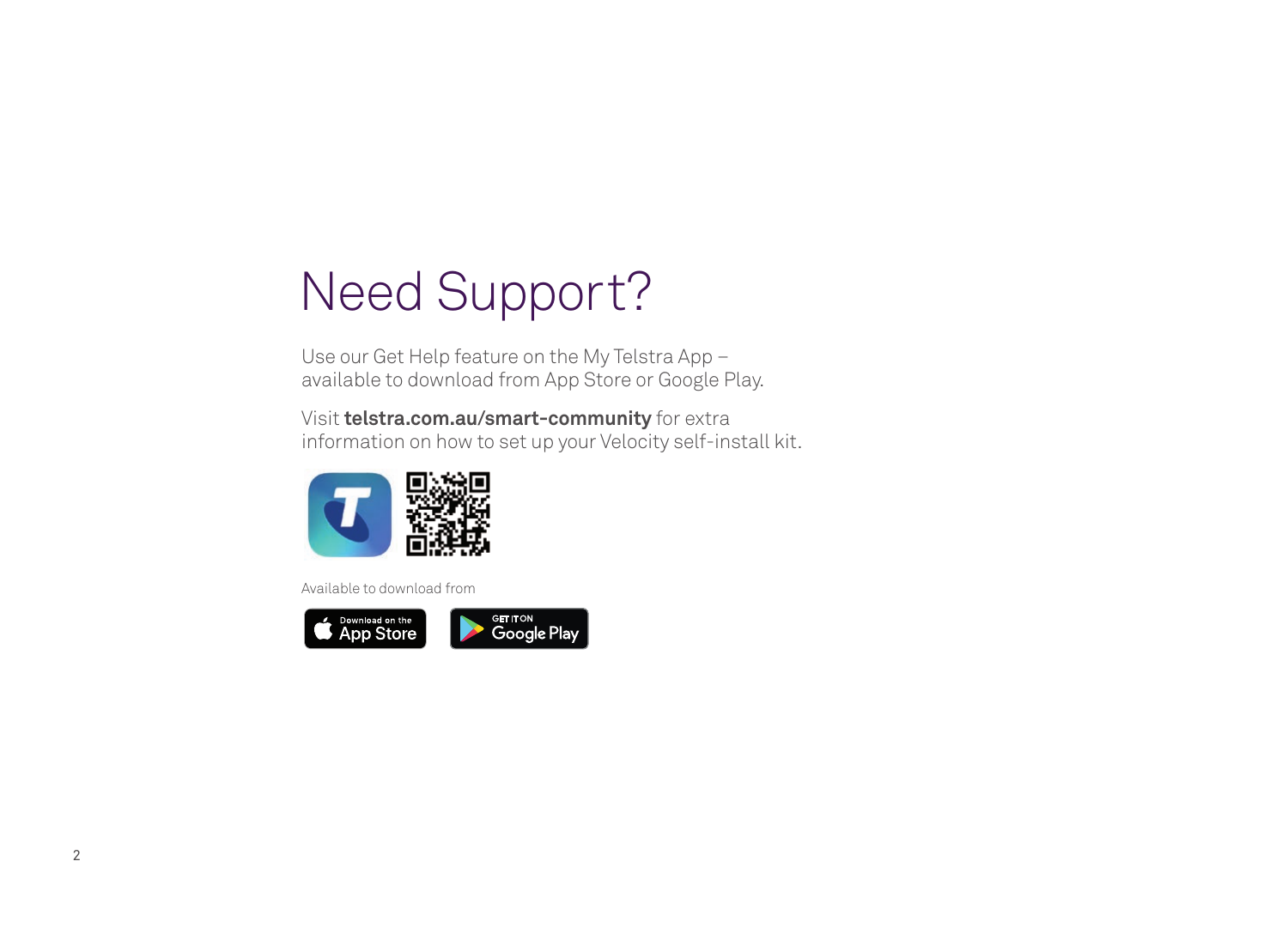## **Contents**

| These are the parts you need            | 4  |
|-----------------------------------------|----|
| Locate your Velocity NTD Connection Box | 6  |
| Set-up steps                            | 8  |
| Connect your devices via Wi-Fi          | 10 |
| Log in to your Smart Modem via internet | 12 |
| Set up the Broadband Connection         | 14 |
| Complete the Connection Settings        | 16 |
| Connect your phone                      | 18 |
| Troubleshooting                         | 20 |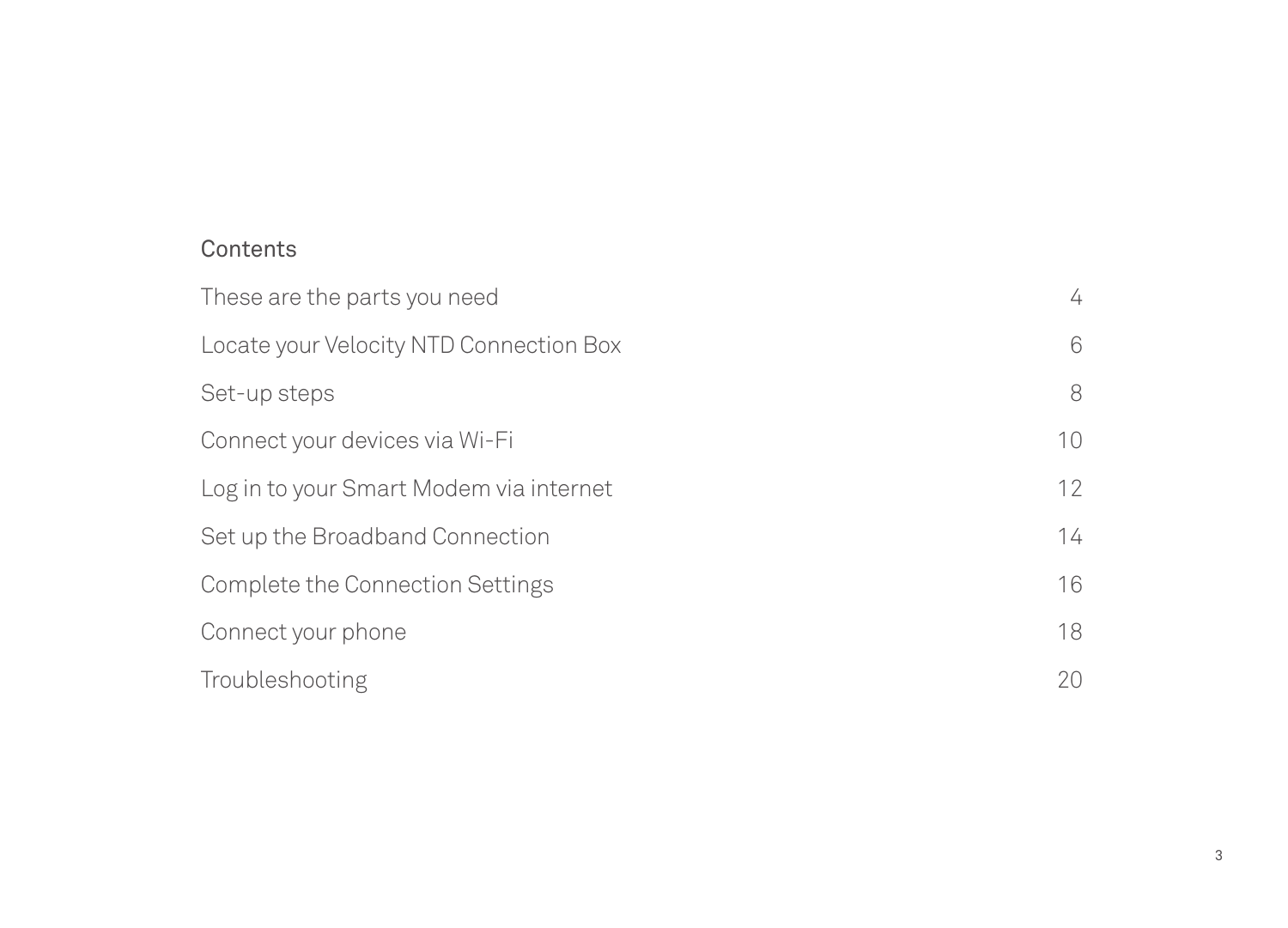These are the parts you need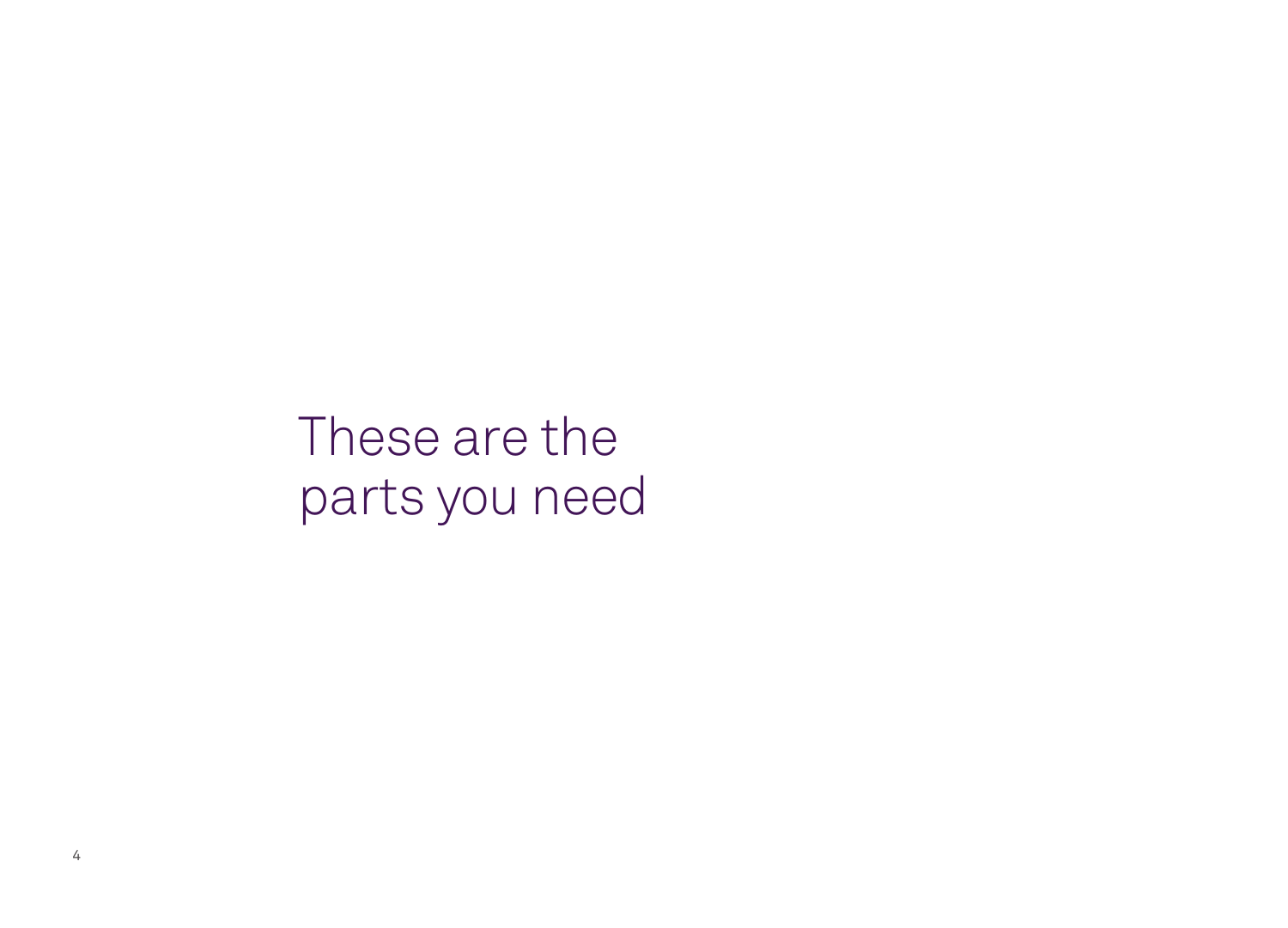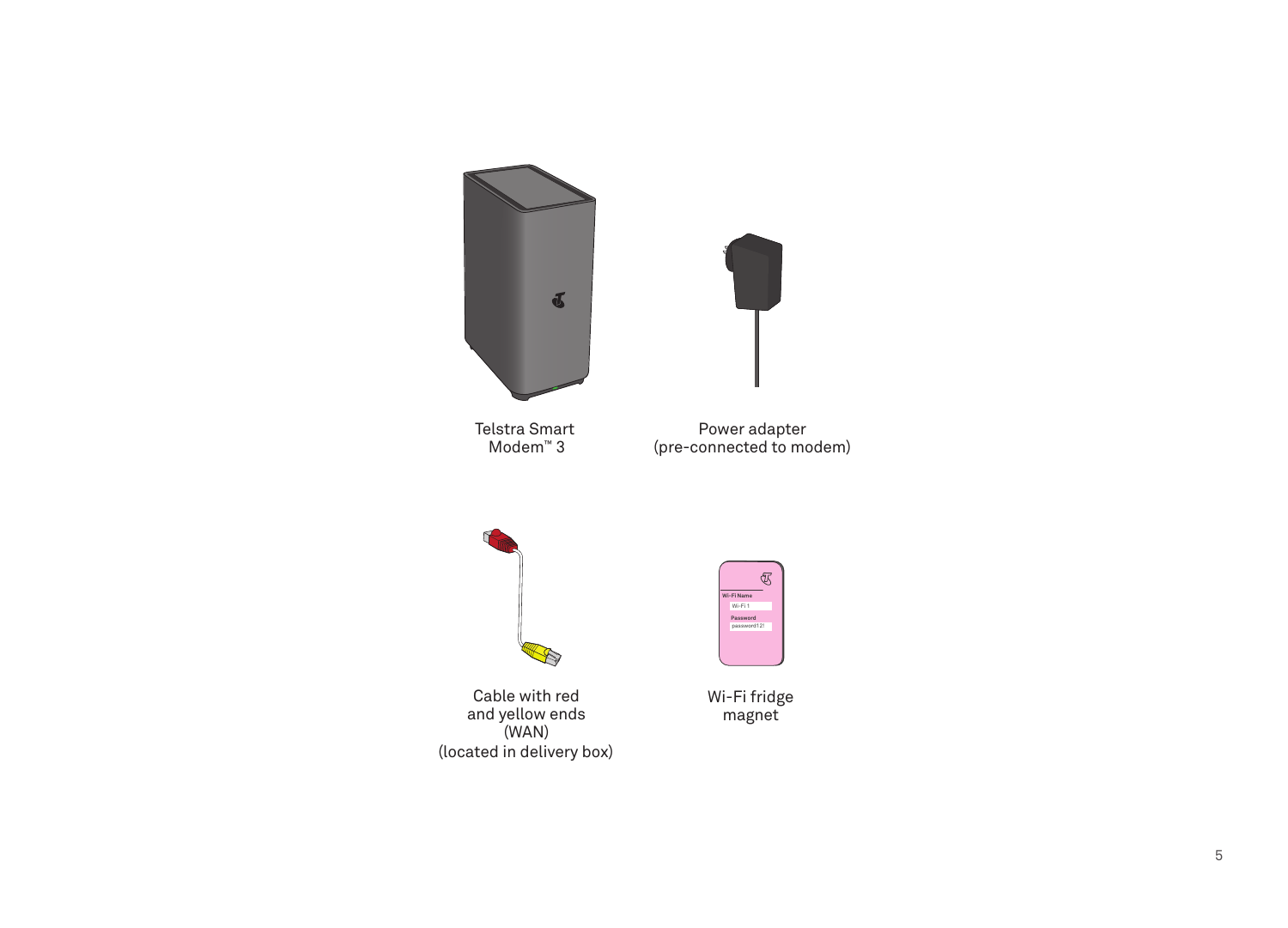# Locate your Velocity NTD Connection Box

Your Velocity NTD Connection Box will look like the device on the right and will either be attached to the wall or as a standalone (shelf-mounted) unit. Your NTD has already been pre-installed by your Telstra technician.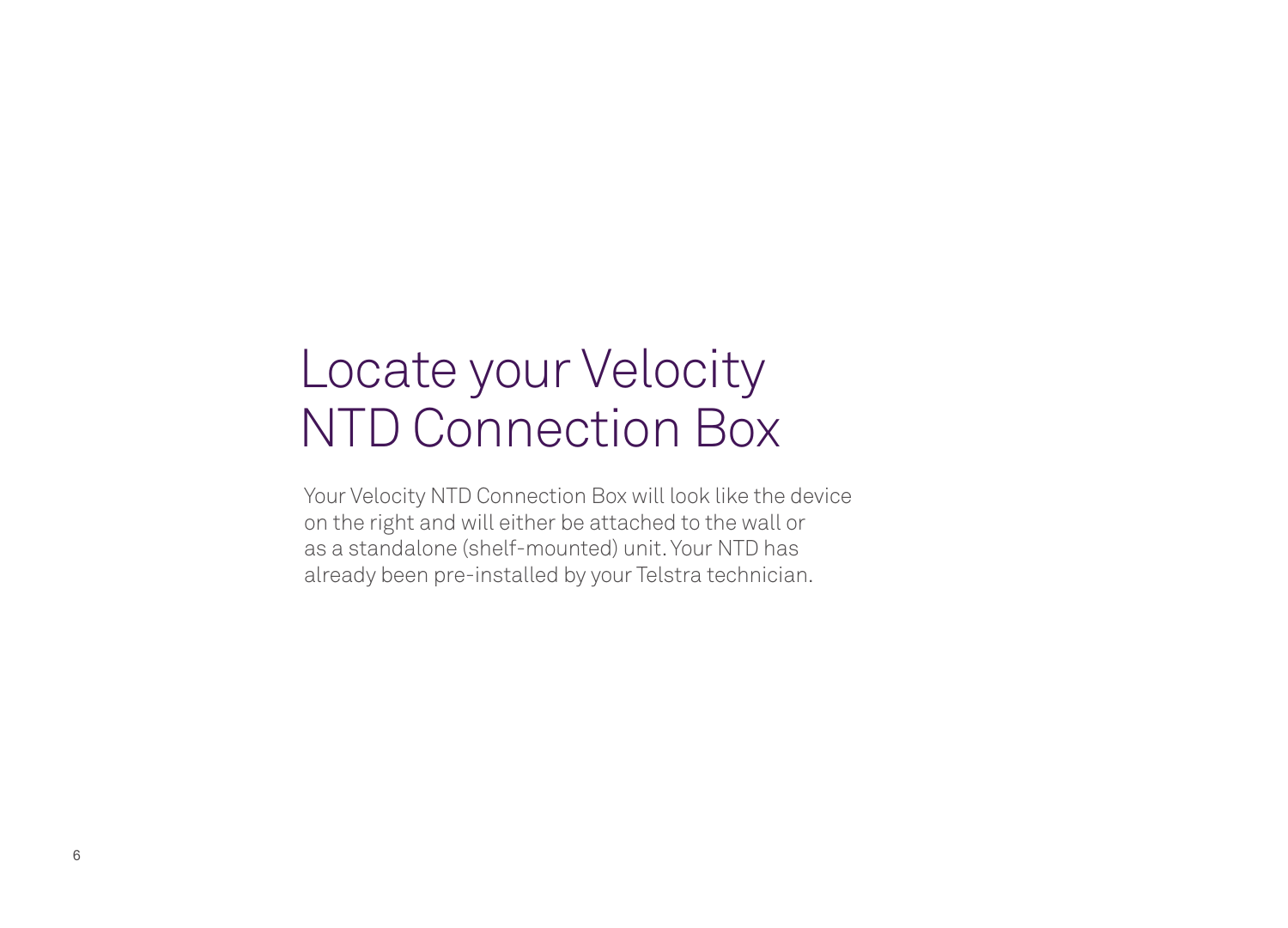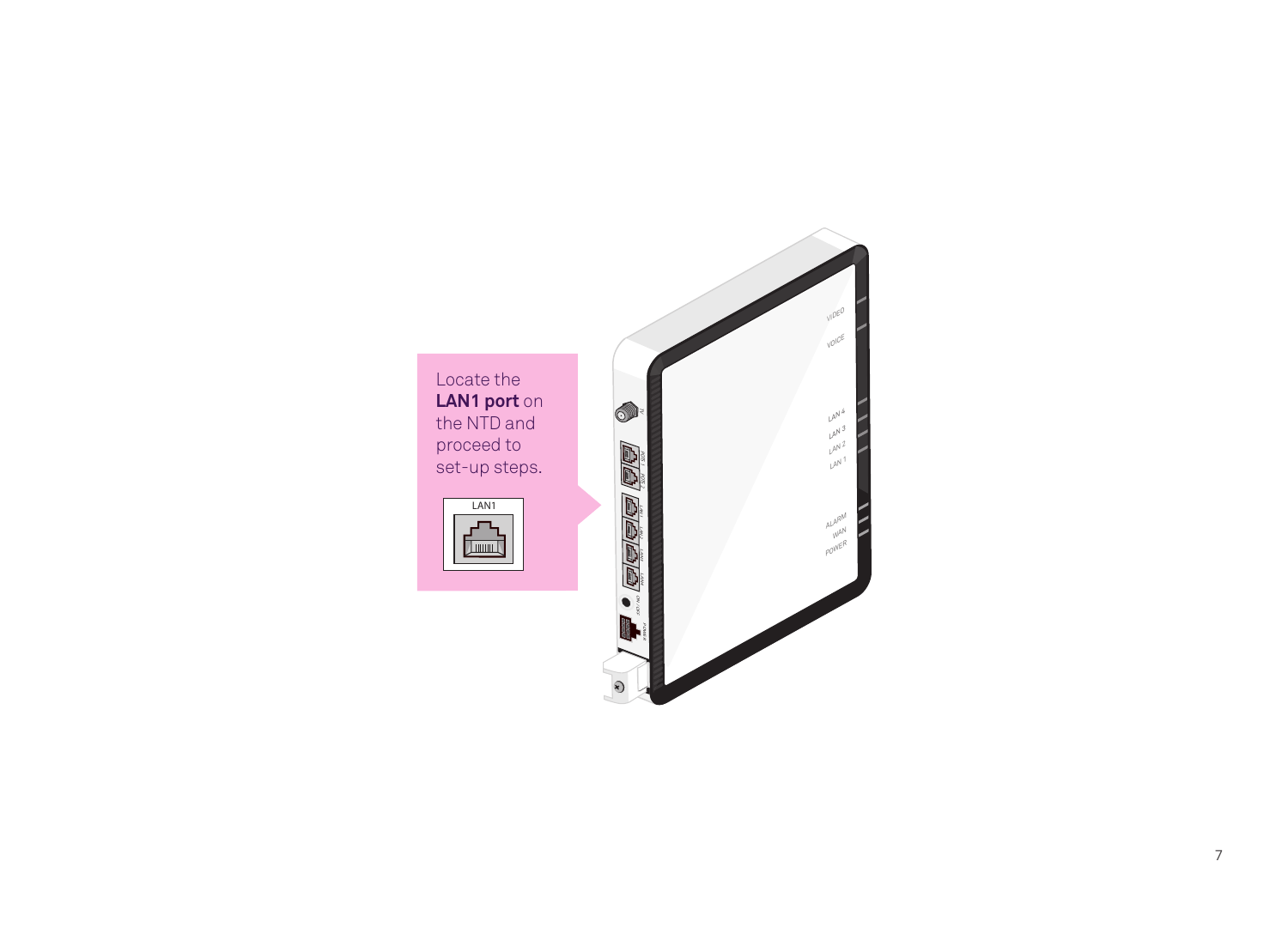# Set-up steps

Follow steps 1 - 3 to get connected. On first use, your Telstra Smart Modem may automatically update its software. This will take up to 15 minutes to complete.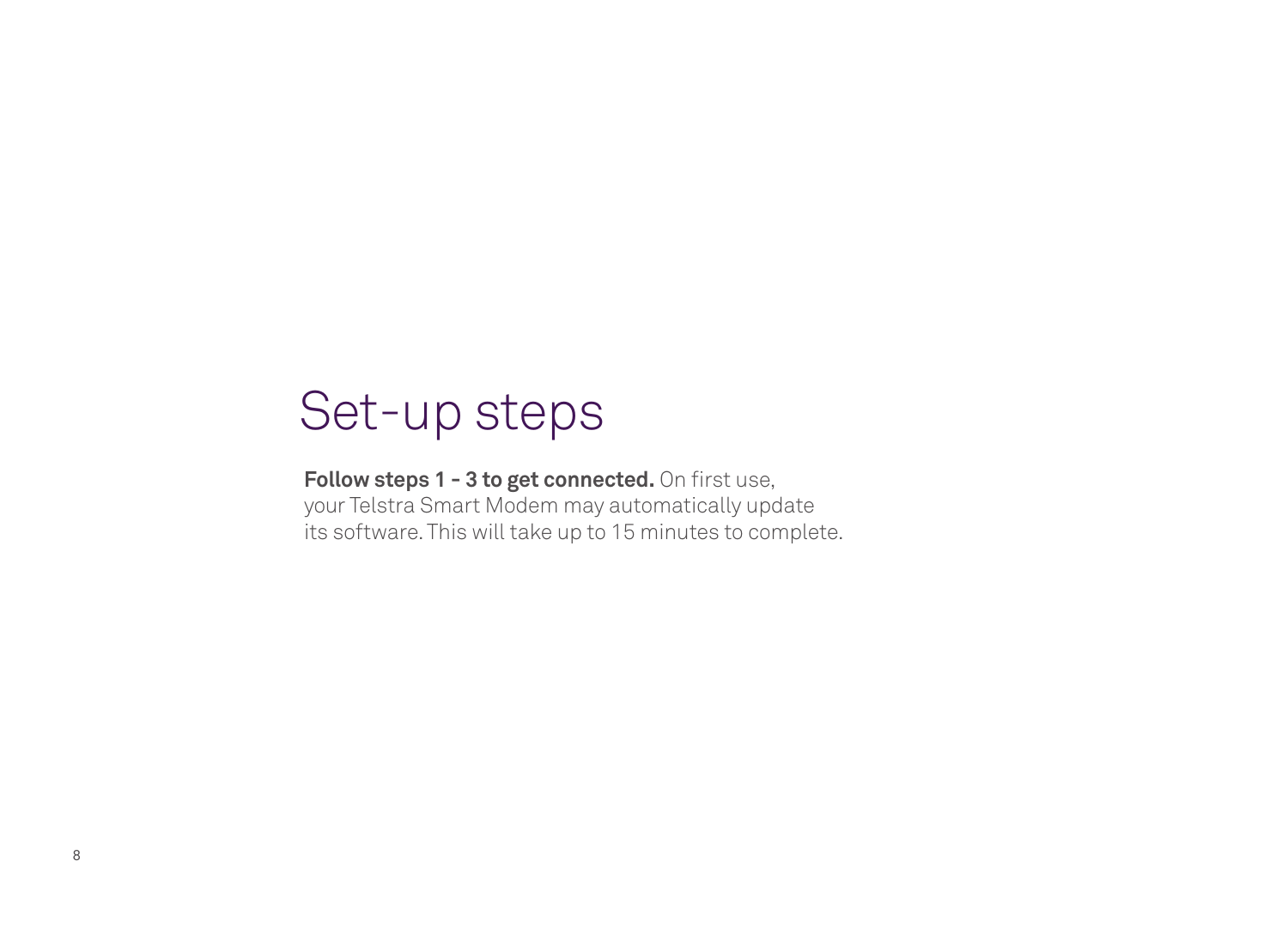





**Prefer a wired connection?**  Have a computer or a wired home network? Connect using your own ethernet cable.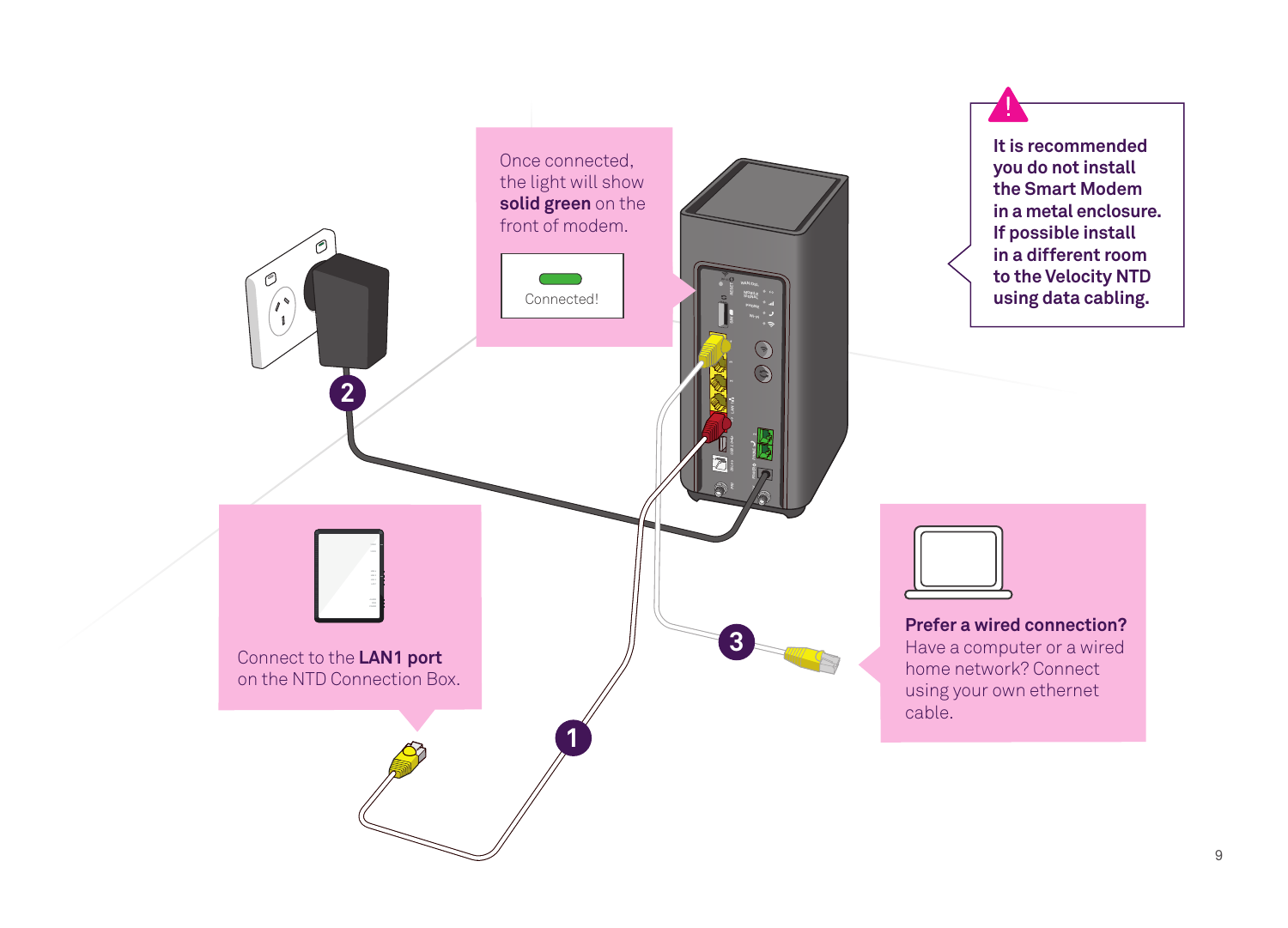Connect your devices via Wi-Fi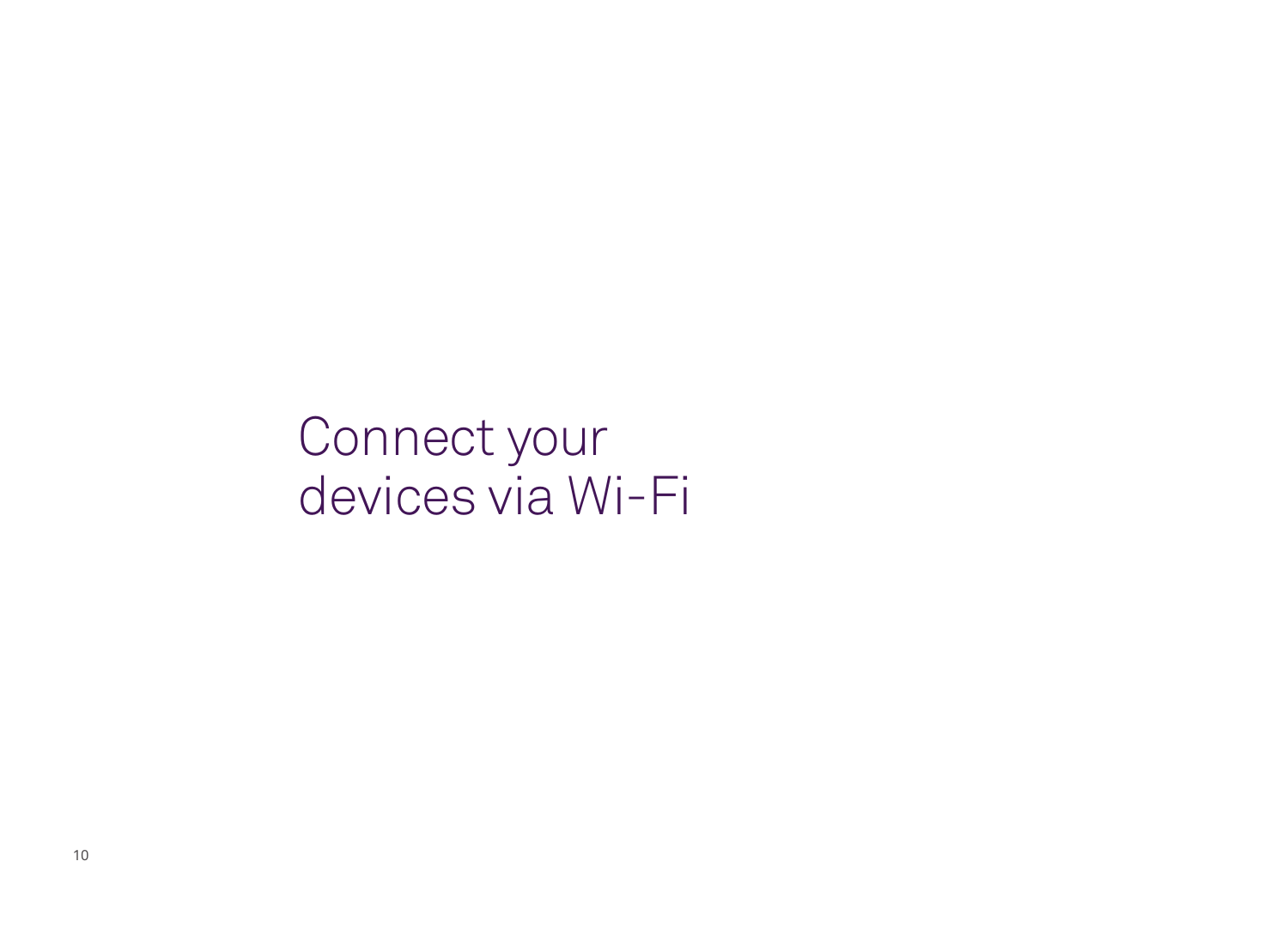



**Change your Wi-Fi network and password.** 

Refer to page 22 for details.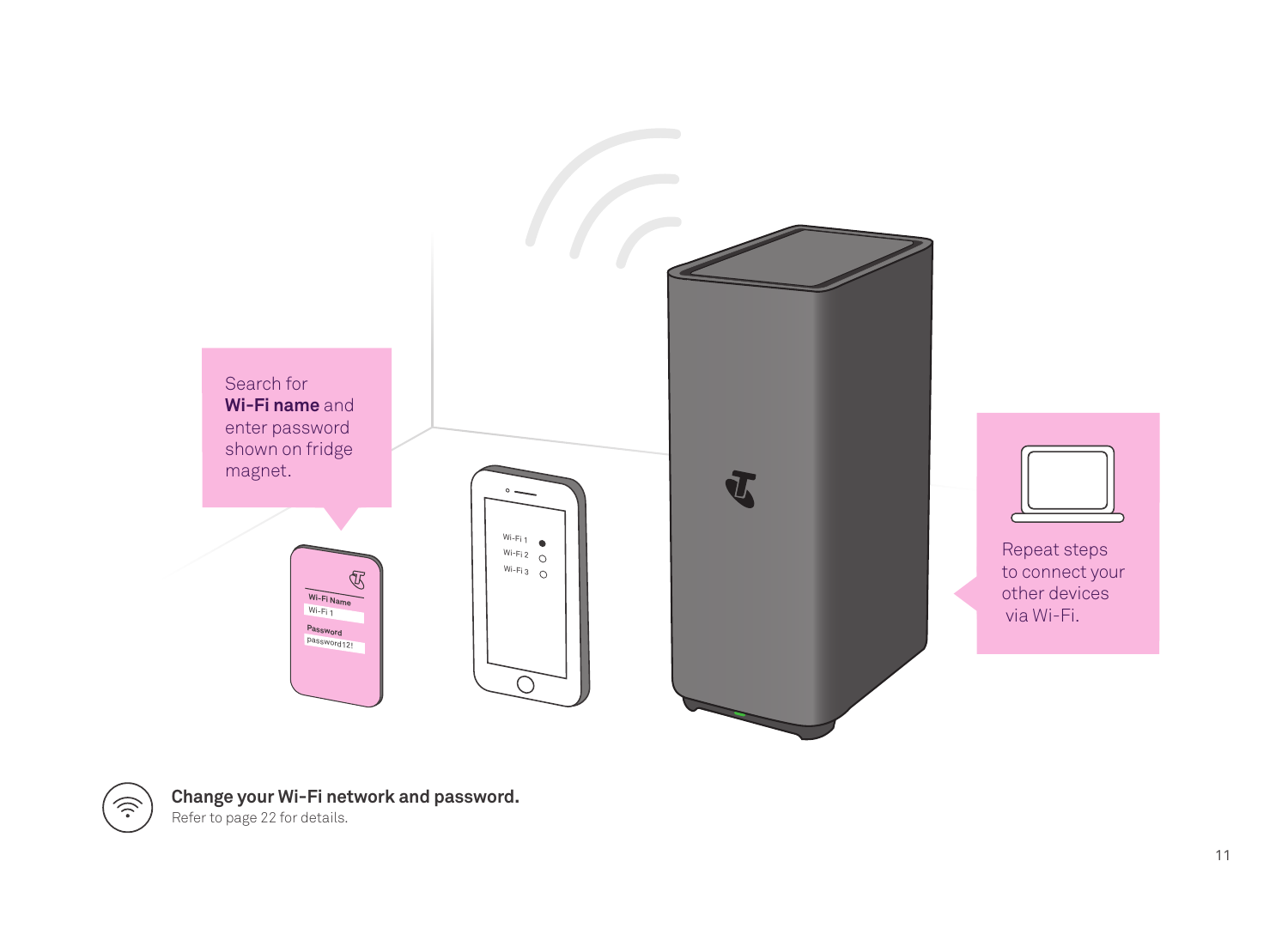# Log in to your Smart Modem via web browser

Input your username and password details.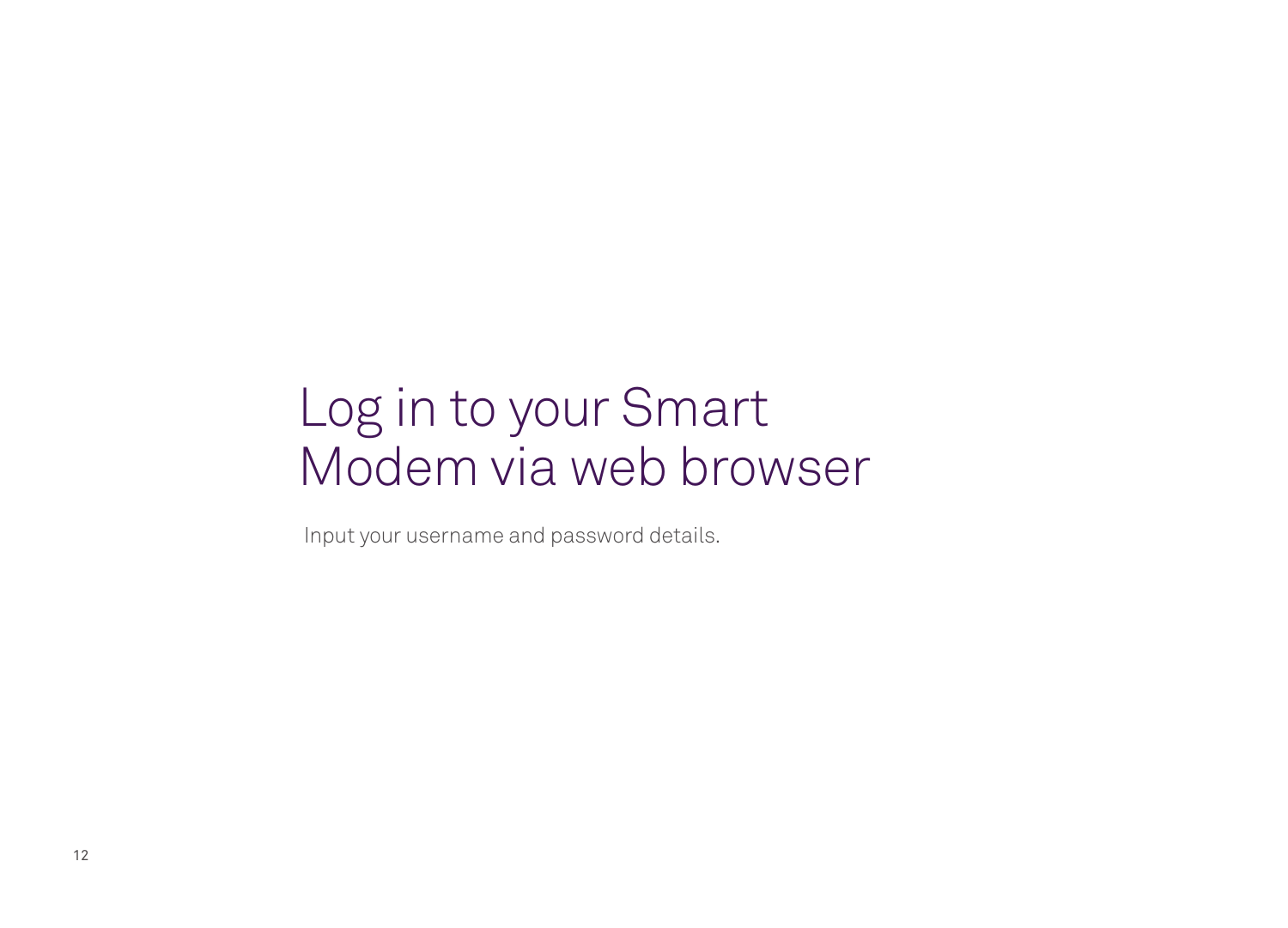### **Step 1**

Open a web browser and enter 192.168.0.1 into the address bar.

#### **Step 2**

The default login will be admin. The default password will be the same as your Wi-Fi password, as found on your new fridge magnet.

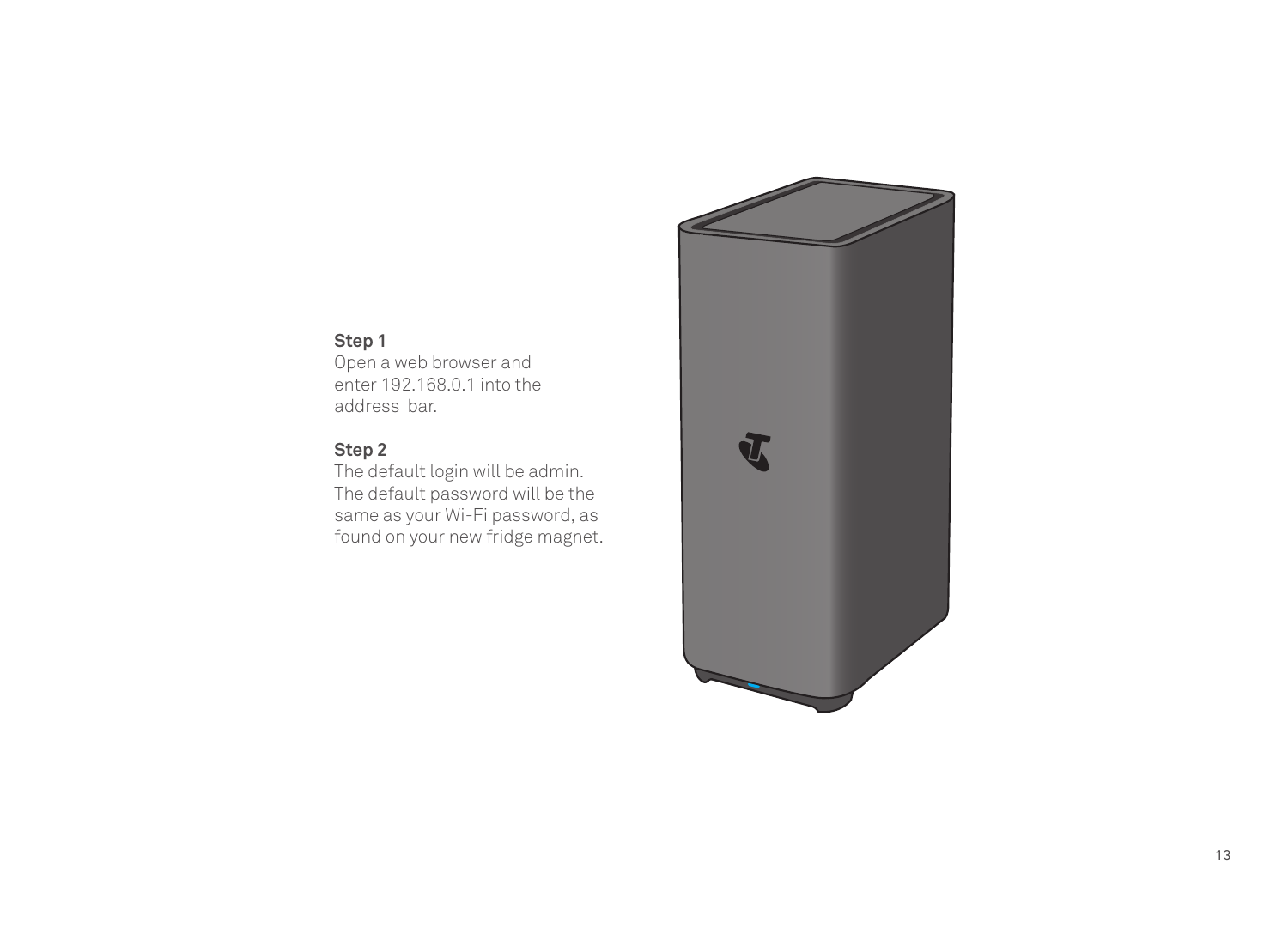Set up the Broadband Connection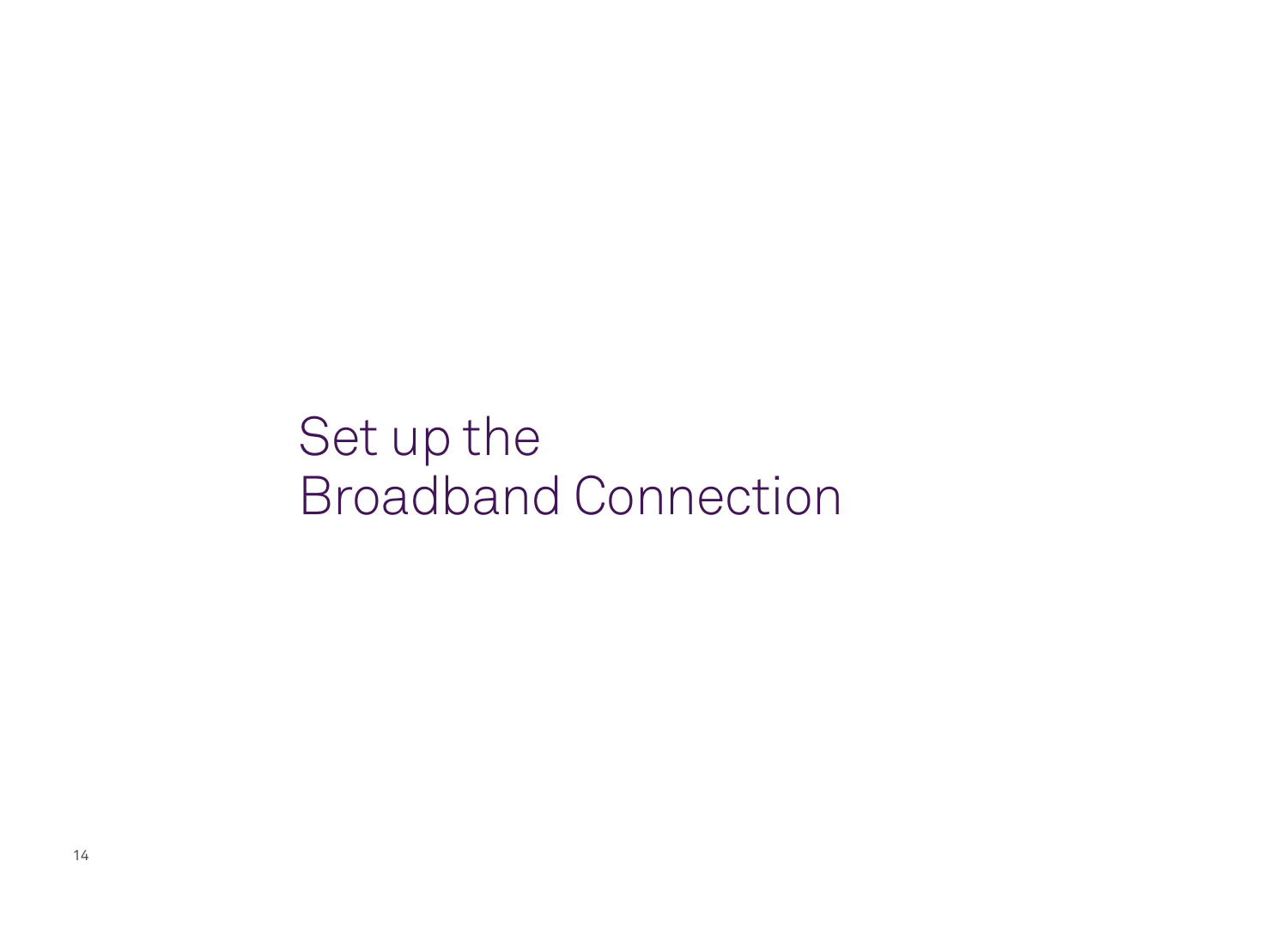Once the page has loaded, set up the Broadband Connection details on the Telstra Smart Modem by clicking on the 'Broadband' icon at the top of the screen.

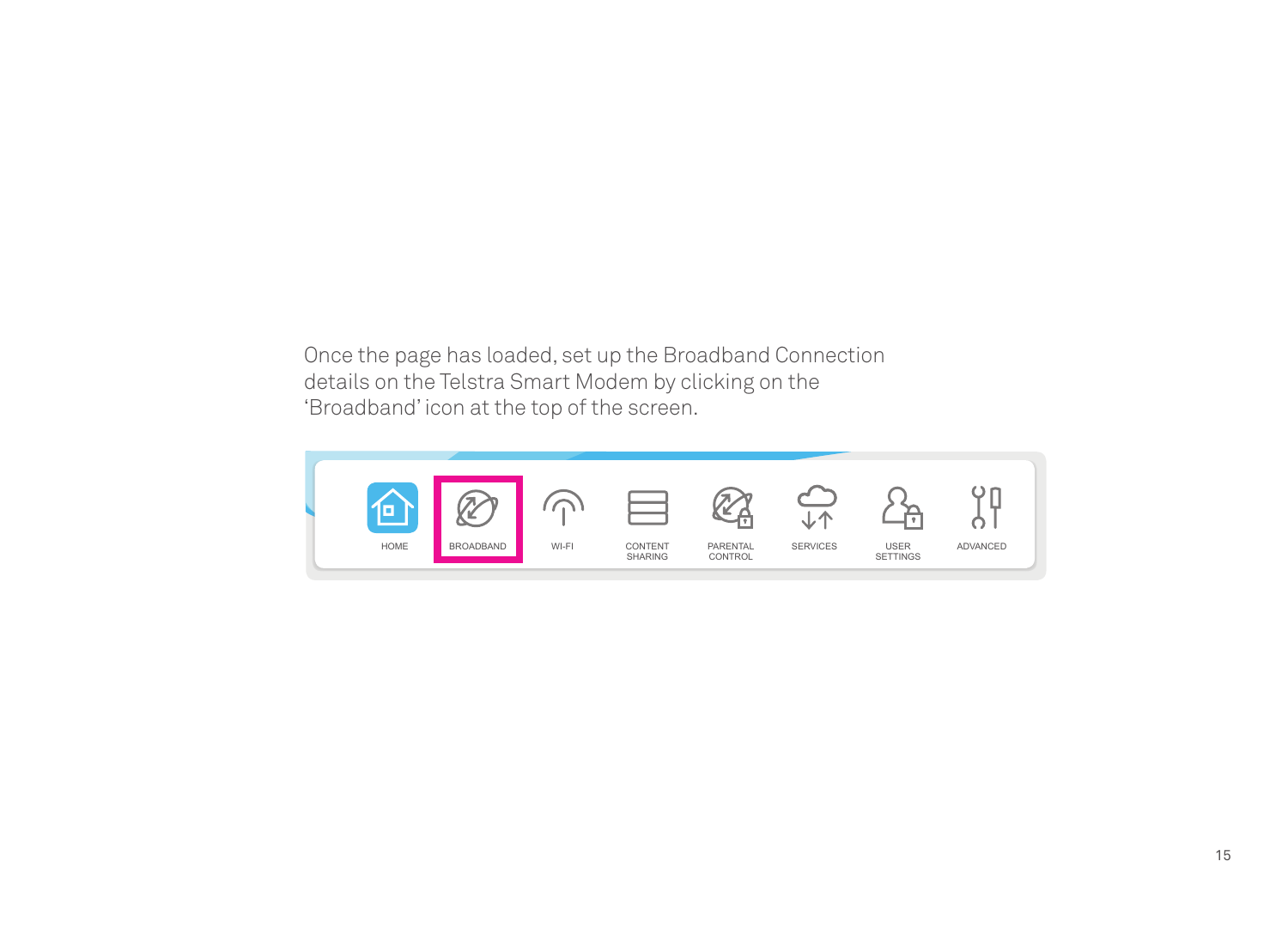# Complete the Connection Settings

Enter details into the PPPoE Settings area as shown.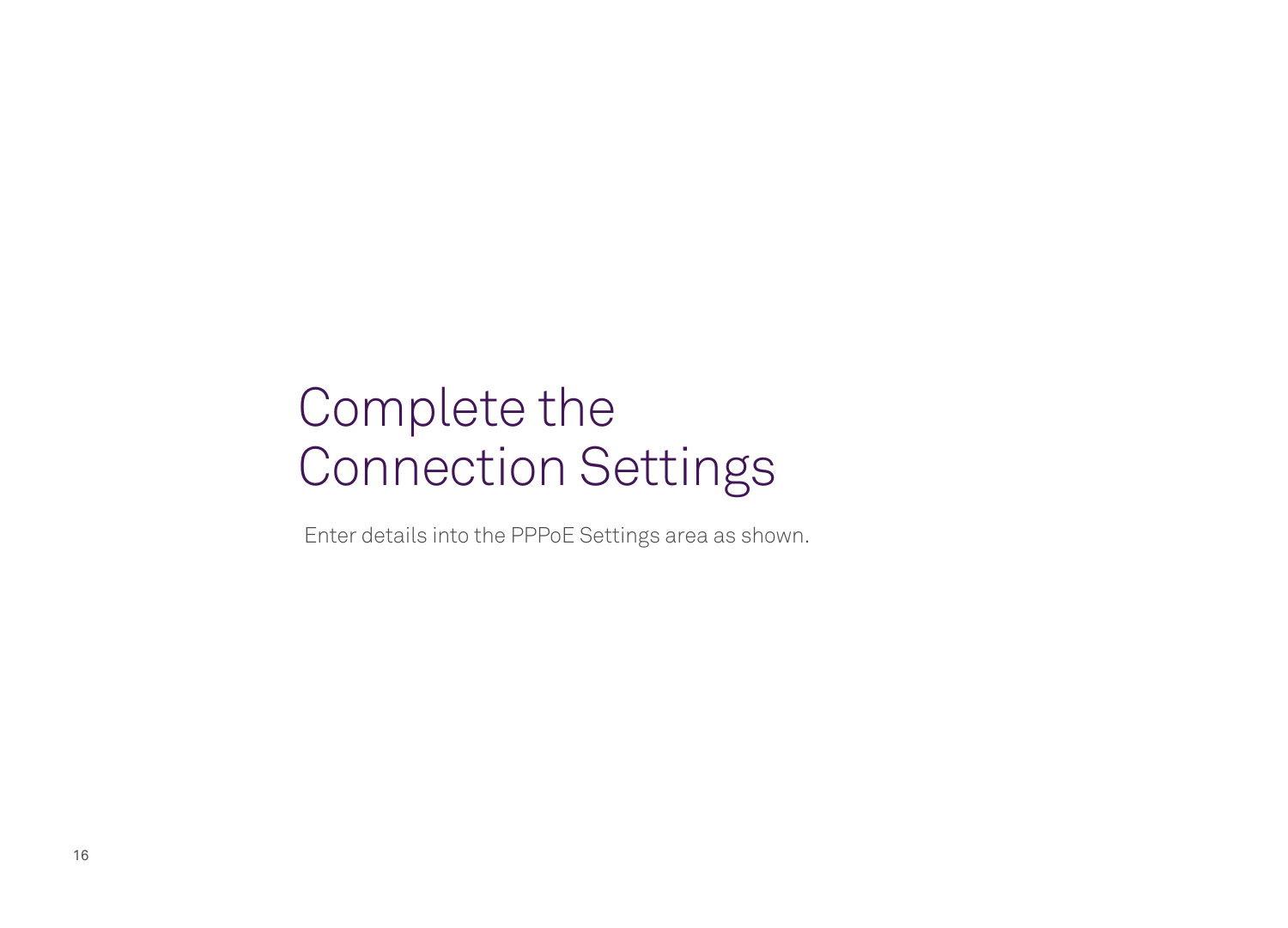**Username:** your *FULL* BigPond email address (for example, [customer@bigpond.com](mailto:customer@bigpond.com) or [customer@bigpond.net.au\)](mailto:customer@bigpond.net.au).

**Password:** the password you were supplied at sign up (Note: If you are unsure of the password, you will need to call us on 1800 008 994 Opt 3).

**Confirm Password:** re-enter the password, same as above.

Click on 'Apply'.

| <b>HOME</b>                                                                                                                                                                          | <b>BROADBAND</b>                                                                                                                                                                                                                               | WI-FI | CONTENT<br><b>SHARING</b> | <b>PARENTAL</b><br>CONTROL                                                                                                                | <b>SERVICES</b>                             | <b>USER</b><br><b>SETTINGS</b> | <b>ADVANCED</b> |
|--------------------------------------------------------------------------------------------------------------------------------------------------------------------------------------|------------------------------------------------------------------------------------------------------------------------------------------------------------------------------------------------------------------------------------------------|-------|---------------------------|-------------------------------------------------------------------------------------------------------------------------------------------|---------------------------------------------|--------------------------------|-----------------|
| $\frac{5}{100}$<br><b>Connection Information</b><br><b>Status</b><br>Uptime<br><b>IPv4 Address</b><br><b>Primary DNS</b><br>Secondary DNS<br><b>IPv6 Address</b><br>IPv6 DNS server. | Your Broadband service is working normally. You are connected online.<br>IPv4 connected<br>IPv6 disconnected<br>23 days, 20.51,15<br>Data Transferred 1.10 GB (Sent) 20.99 GB (Received)<br>101.175.52.231<br>61.9.195.193<br>61.9.211.1<br>÷. |       |                           | <b>Connection Settings</b><br>PVC Info (VPI.VCI)<br>Type<br><b>PPPoE Settings</b><br>Username:<br>Password:<br>Confirm Password:<br>Mode: | 8.35<br>PPPoE<br><br><br>Always On<br>Apply | @bigpond<br>Cancel             |                 |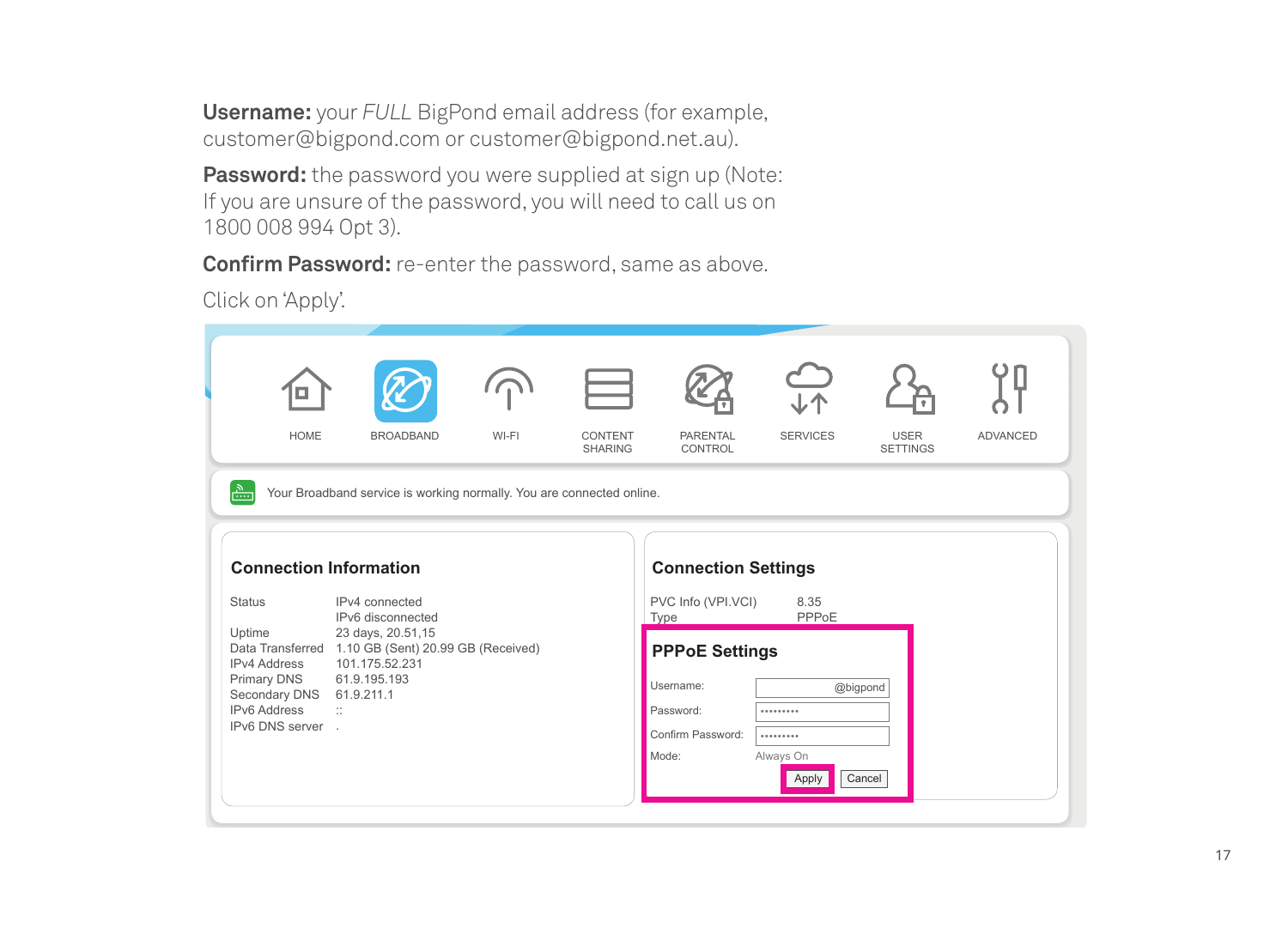Connect your phone to the Velocity NTD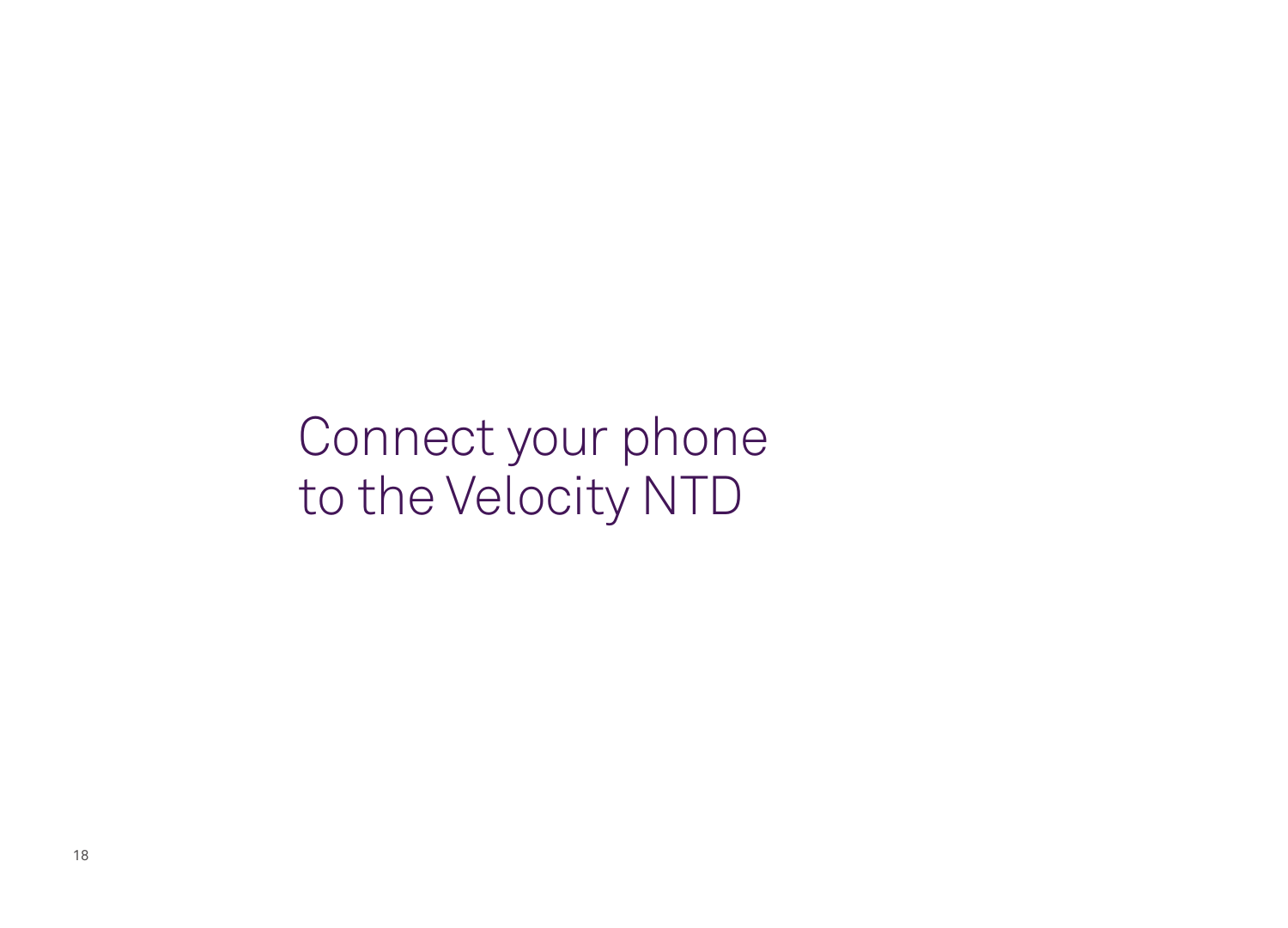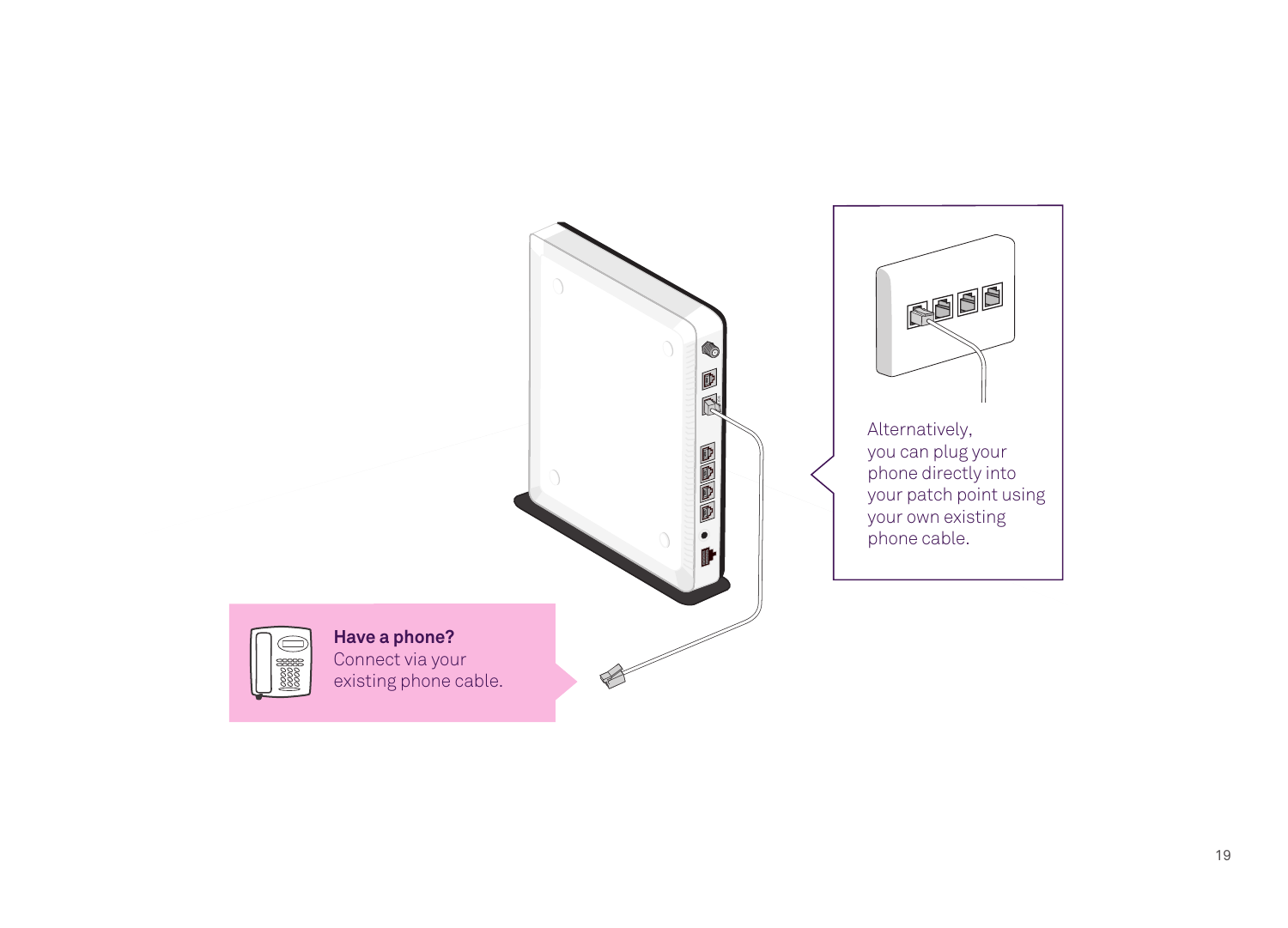# Troubleshooting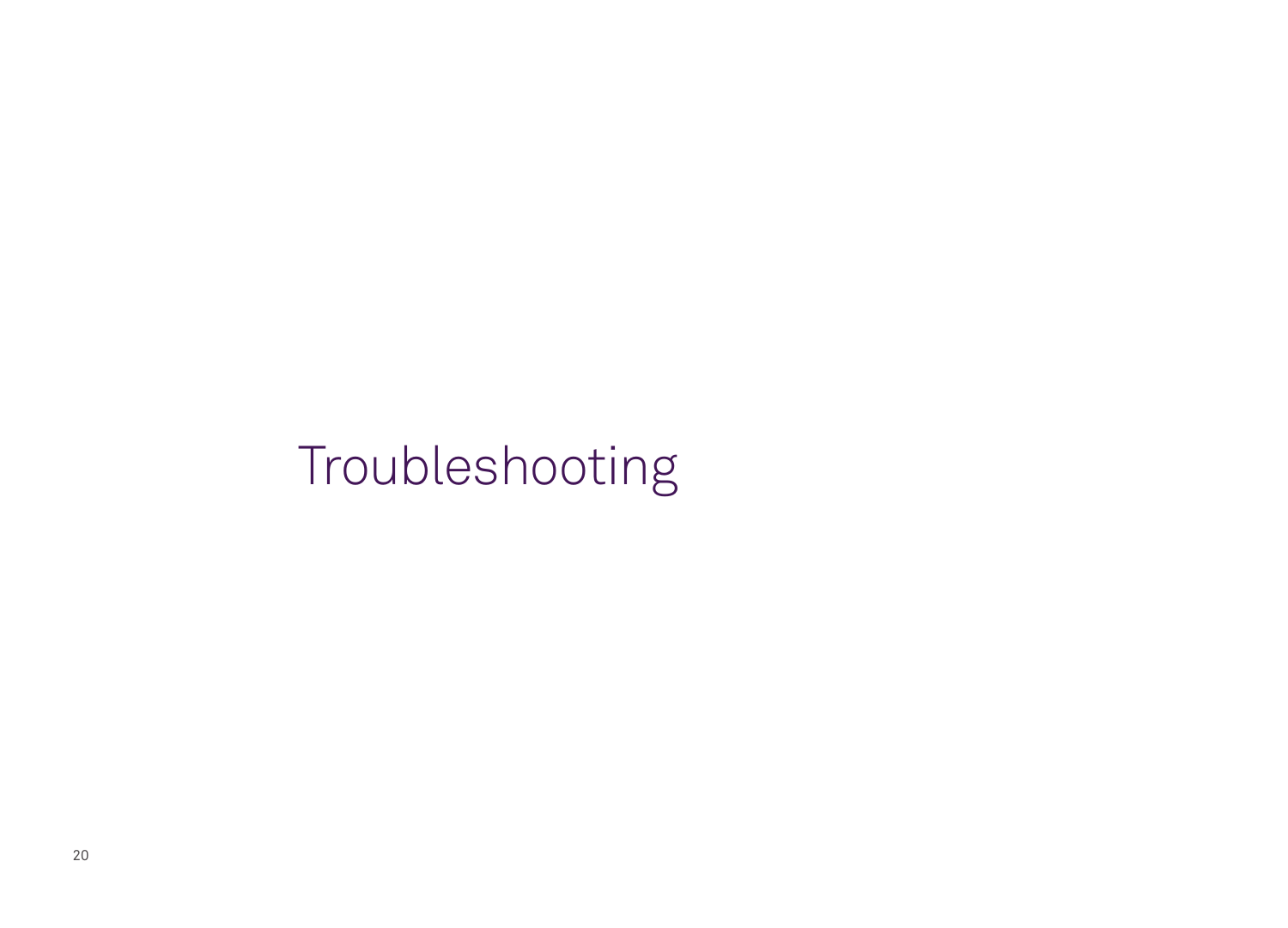### Oh no! Something went wrong?

Here are a few tips to help you, but first, have you tried the following?

- $\overline{\mathbf{1}}$ **1** Switch it off and back on and then wait a few minutes, you would be amazed how many times this can sort a problem out.
- **2**  Wi-Fi speed and other reception-related issues can be caused by the placement of your modem. Like your mobile phone, your Telstra Smart Modem needs good 4G reception to work in backup mode.
- **3**  Make sure your modem is elevated and not placed near items like fridges, fish tanks, microwaves, etc, that can interfere with your Wi-Fi.

### Still having issues?

- Try our online troubleshooting tool, ျှိ which can be found at **[fx.telstra.com](http://fix.telstra.com)**
- If you are still stuck, then we are more than happy to help, just (යු visit **[telstra.com.au/support](http://telstra.com.au/support)** where you can chat with us online.
- $\omega$ For Telstra Smart Modem FAQ, please go to **[tel.st/smartmodem](http://tel.st/smartmodem)**
- Get support at **[telstra.com/help](http://telstra.com/help)**
- Message us via the My Telstra™ app, available for download (க through Apple App Store and Google Play Store.
	- If you require more assistance, please call **1800 008 994 Opt 3** (English).

For other languages, please visit **[telstra.com.au/contact-us/multilingual-services](http://telstra.com.au/contact-us/multilingual-services)** 

To recycle your old modem: **[telstra.com.au/climate/recycling](http://telstra.com.au/climate/recycling)** 

### What do the lights mean on the **Telstra Smart Modem?**





\* Please move the modem for stronger signal strength on mobile backup connection. When you're in mobile backup mode, you may receive notifications from us via SMS or email.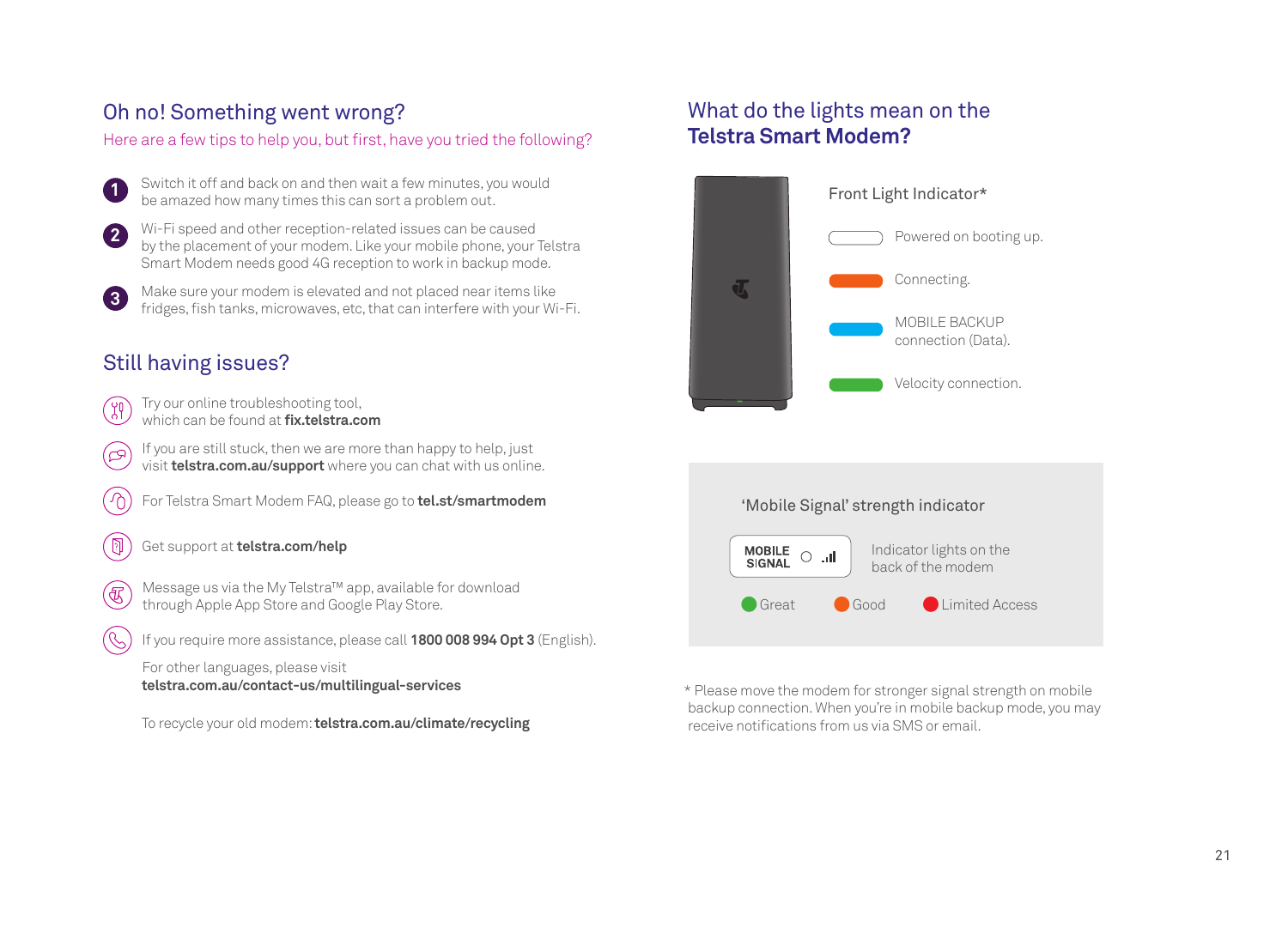### What do the lights mean on the Velocity NTD Connection Box?

If the following lights on the Velocity NTD Connection Box or Optional Power Supply with Battery Backup unit are red, you may need to contact us for assistance. Before you do, we recommend that you switch the power to the connection box off, wait a few seconds and then switch the power back on. If the lights are still showing as red, please contact **1800 008 994 Opt 3.** 



#### **Power**

Solid Green indicates power is available to the box.

### Change your Wi-Fi network and password

The Wi-Fi details we install at the factory are designed to be unique and above all secure, but we understand that you may want to change them to something else.

**If you previously had an internet service with us or another provider, did you know you can re-use those old Wi-Fi network details (network name and password) on your new modem? This means all your devices will just automatically connect and you won't have to go around the house reconnecting everything.** 

Either way, to change your Wi-Fi details, ensure you are frst connected to your home network and simply open a browser window and type in **<http://192.168.0.1>**

The user name is **admin** and the **password** is the same as the Wi-Fi password found on your new fridge magnet (don't worry, you can change these too if you like!).

Once you are logged in, click on the tab marked 'Wi-Fi' and away you go… just don't forget to click **'Save'** once you have made your changes.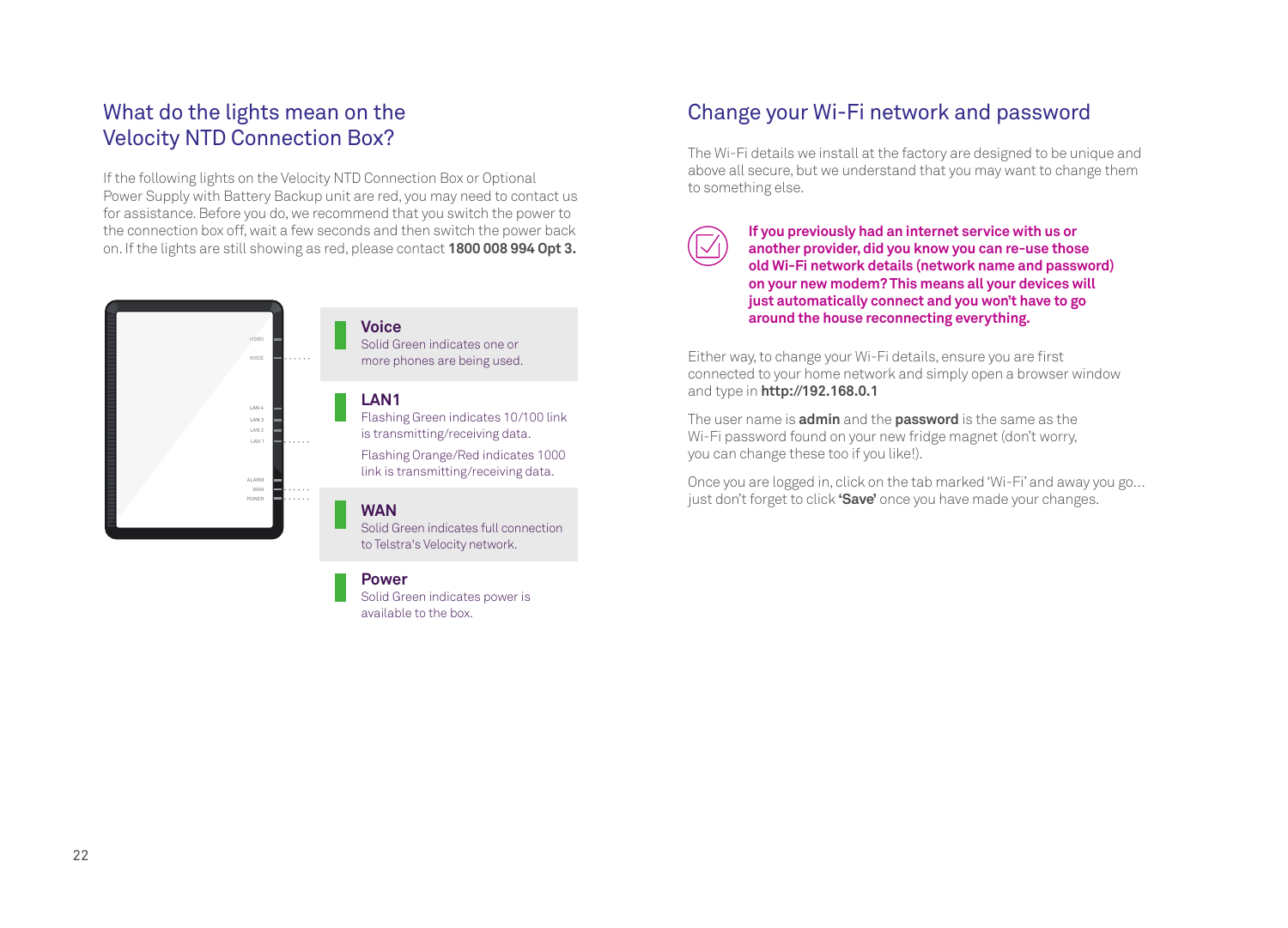### Telstra Smart Wi-Fi™ Boosters

#### Improve Wi-Fi coverage in and around your premises.

Smart Wi-Fi Boosters connect wirelessly to your modem to boost your Wi-Fi signal. They're great for larger and non-standard homes.



#### Not sure if you need a booster?

Use the My Telstra app to check your Wi-Fi performance in and around your home.

#### Where can I purchase a Smart Wi-Fi Booster?

Visit your local Telstra store. 石



Purchase online at **[telstra.com.au/smartwif](http://telstra.com.au/smartwifi)** 

#### 丞 Purchase in the My Telstra app.